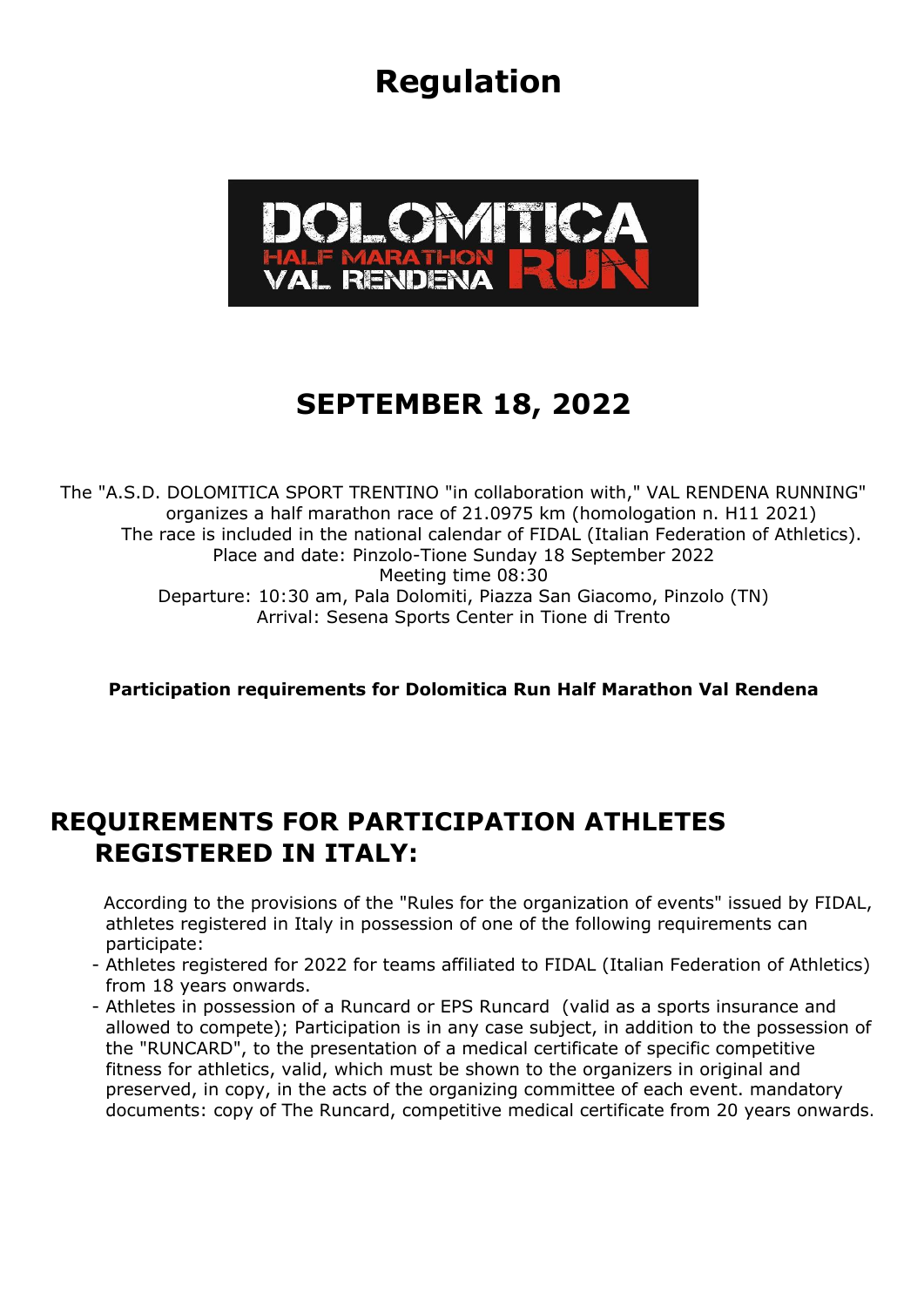### **REQUIREMENTS FOR PARTICIPATION OF ATHLETES NOT REGISTERED IN ITALY:**

Italian/foreign athletes not registered in Italy, in possession of one of the following requirements, can participate:

- Athletes with a card of clubs affiliated to Foreign Athletics Federations recognized by the WA must sign a self-certification attesting to their membership at the time of withdrawal of the bib. from 18 years onwards.
- Athletes in possession of Runcard (valid as sports insurance and allowed to compete); Participation is in any case subject, in addition to the possession of the "RUNCARD", to the presentation of a valid medical certificate of specific competitive fitness for athletics, which must be shown to the organizers in original and kept, in copy, in the acts of the organizing company of each event. mandatory documents: copy of The Runcard, competitive medical certificate) from 20 years onwards.

#### **TIMING:**

The timing service is by Timing Data Service via transponder chip to be returned.

## **REGISTRATION:**

Registrations are possible through the [www.enternow.it](http://www.enternow.it/) portal Online registration closes: 14.09.2022

## **REGISTRATION FEES:**

- until 31.05.2022 € 20.00
- from 01.06.2022 to 14.09.2022 € 30.00
- late registration from 15.09 to 17.09.2022 € 40.00

Per team promotion is every 10 members + 1 free

The participation fee includes:

- race bib
- race pack
- medical assistance
- timing microchip
- personal clothing bag
- refreshments along the way
- refreshment on arrival
- good pasta party
- shuttle bus from arrival to departure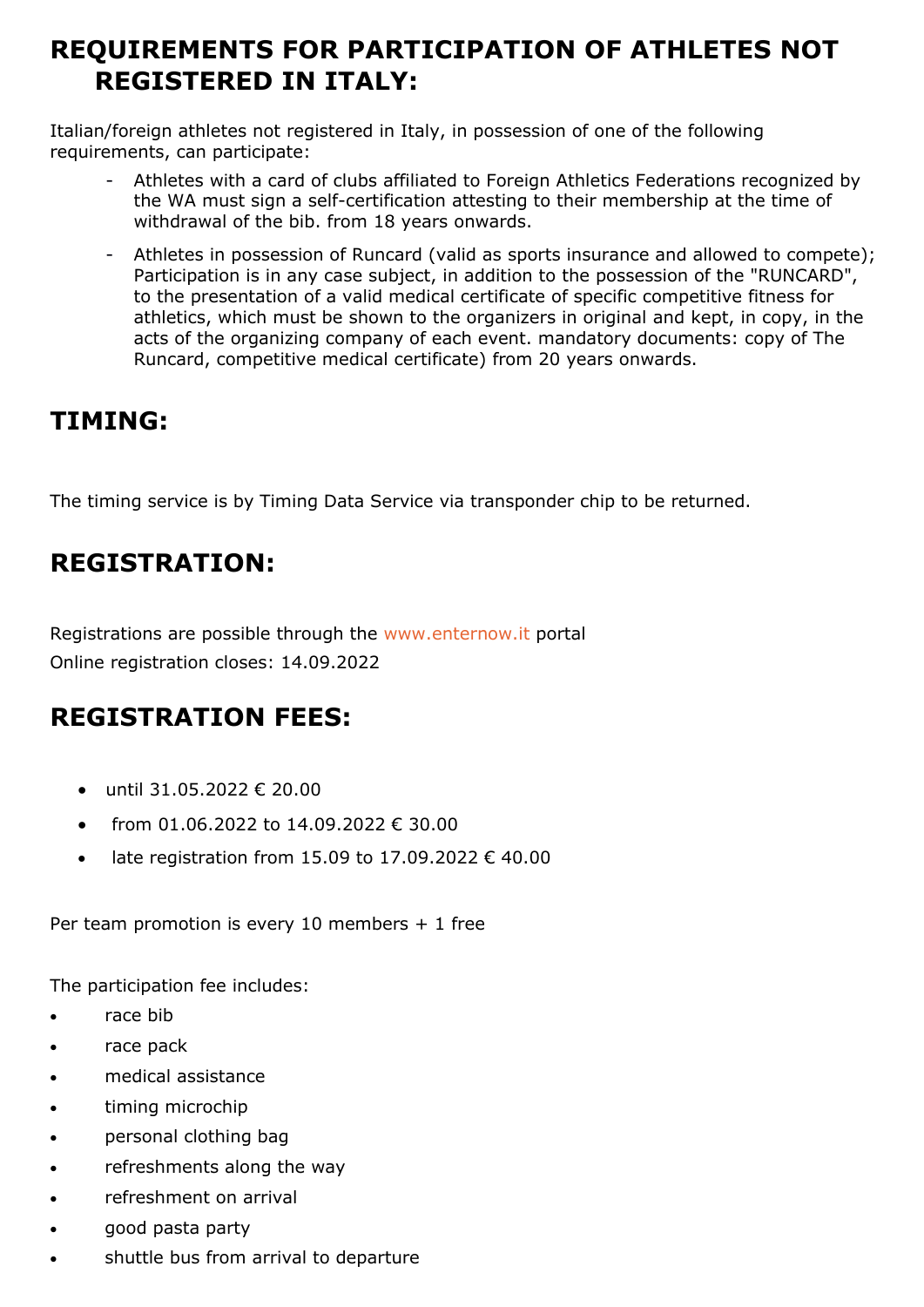## **OFFLINE REGISTRATIONS:**

It is also possible to register in offline mode, through the form you find on the website [www.dolomiticasport.com](http://www.dolomiticarun.com/)

The registration form duly completed with attached receipt of payment to be made on the bank account payable to:

A.S.D Dolomitica Sport Trentino at the Cassa Rurale Adamello Giudicarie Valsabbia Paganella IBAN: IT03A 0807 8352 6000 0029 0112 46, entering as CAUSAL: "Dolomiticarun2022, Name and Surname, and name Società Sportiva"- must be sent with a copy of the transfer by e-mail to the address [dolomiticarun@tds.sport](mailto:dolomiticarun@tds.sport)

## **CLOSING OF REGISTRATIONS:**

Registrations will be closed at the end of the 14.09.2022 at 23:59 or upon reaching 1000 participants.In the inscriptions by post, the postmark is authentic. A.S.D. Dolomitica reserves the right to close registrations early or to accept registrations beyond the closing date at its sole discretion.

Registration is accepted only by simultaneous payment of the amount. If a competitor does not participate in the race, he is not entitled to a refund of the registration fee paid.

## **REFUNDS:**

Participation fees are not refundable under any circumstances. However, the registered athlete unable to take part in the marathon, is offered the possibility of transferring the registration to another person. it is possible to transfer the registration to another person by making a request no later than 31.08.2022 by paying a supplement of  $\epsilon$  10.00 for secretarial rights. The person registered in substitution must provide all personal information and related to the membership or medical certificate. The fee of  $\epsilon$  10.00 must be paid by Italian bank transfer, with bank charges to be paid by the purchaser, payable to A.S.D. Dolomitica IBAN: IT03A 0807 8352 6000 0029 0112 46 at Cassa Rurale Adamello Giudicarie Val Sabbia Paganella

## **RACE OFFICE, BIB COLLECTION AND RACE PACK:**

At the Pala Dolomiti Piazza San Giacomo, Pinzolo (TN)

Saturday, 17.09.2022 from 16:00 to 19:00

Sunday, 18.09.2022 from 08:00 to 10:00

## **CATEGORIES & RANKINGS:**

Female and male as follows:

- Absolute female and male
- For female and male categories
- Super team largest group

In the Super team ranking, the largest group, the athletes of each ranked company are counted.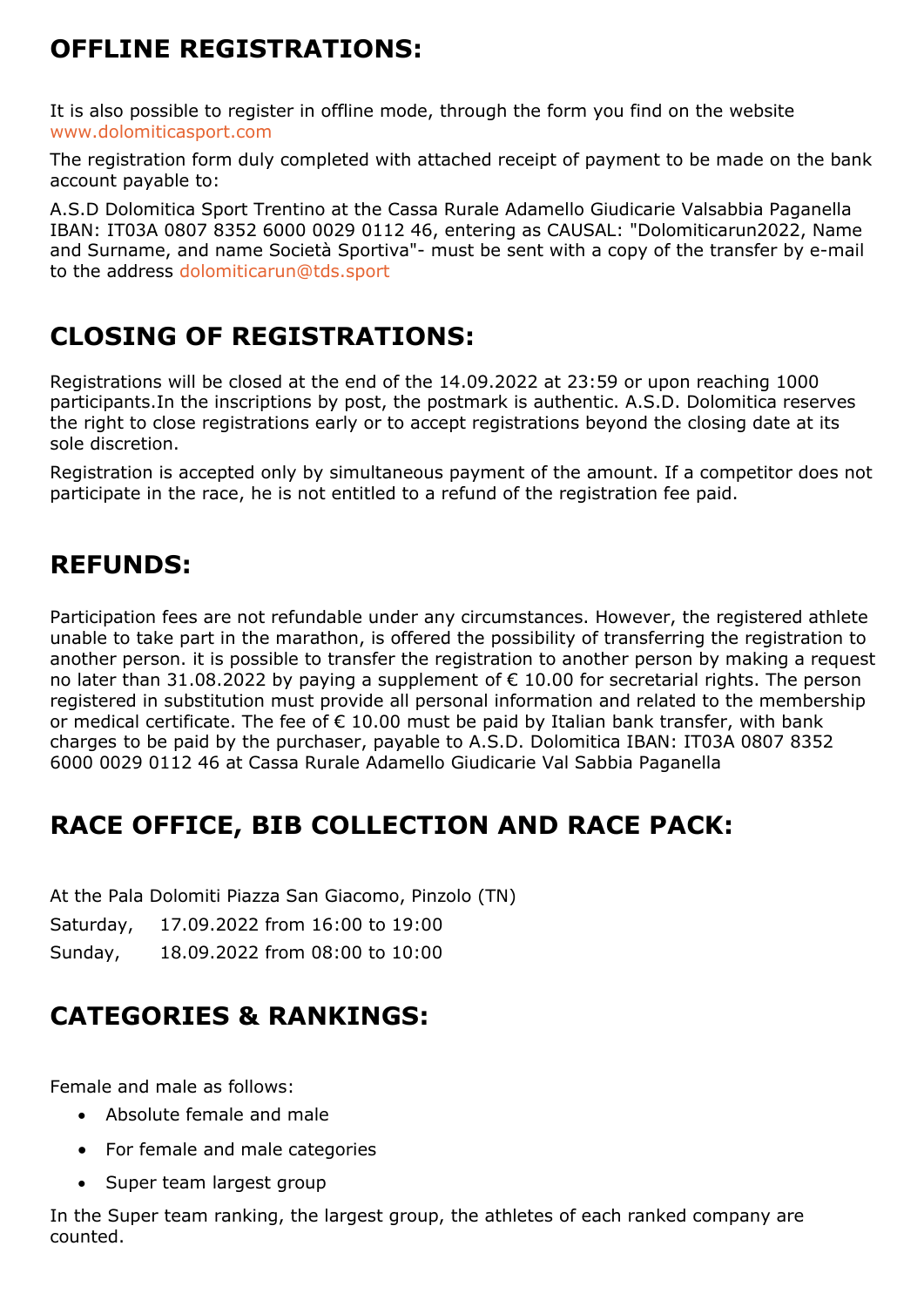### **Awarded categories and special prizes**

It is a good idea to be personally present to collect the prize, which will not be sent home.

Prizes are not subject to change

The prizes must be equal for male and female for the same race, in international and national road races 25% of the prize pool must be reserved for Italian athletes, art. 38 of the Rules for the Organization of Events 2022.\*The prize pool of 25% will not be awarded for performances exceeding 1h11'00 male ranking and 1h23'00 female ranking.

NB: Runcard registered athletes will be included in the ranking but will not be able to benefit from cash prizes (or value vouchers, bonuses, engagements, expense reimbursements, etc.)

#### **General Classification**

The first 5 classified of the men's and women's general classification will be awarded.

Male 1° 400.00 €, 2° 250.00 €, 3° 200.00 €, 4°100.00 €, 5° 50.00 € Female 1° 400.00 €, 2° 250.00 €, 3° 200.00 €, 4°100.00 €, 5° 50.00 € Italian Male/Female ahtletes\* 1° 120.00 €, 2° 80.00 €, 3° 50.00 Super Team Prizes 1° 300.00 €, 2° 200.00 €, 3° 100.00 €

#### **Age categories**

The first 3 classified of each male and female age category will be awarded starting from the Juniors 18-19 up to the Seniors 70, categories of 5 years.

For the categories MF/MM 75 and 80 prize to the first category.

(prizes in kind)

Even the first of the general classification will receive the prize of their age category.

#### **Flying Finish Line 10 km**

1st, 2nd, 3rd place Female and Male (nature awards)

#### **AWARDS:**

1.30 pm – Sesena Sports Center in Tione di Trento

#### **ROUTE:**

km 21.0975, All route is paved. Maximum time 3 hours

#### **FEED ZONES:**

Drinks are distributed: water, tea, energy drinks, every 5km along the route and on arrival. A sponge service will also be set up in case of high temperatures.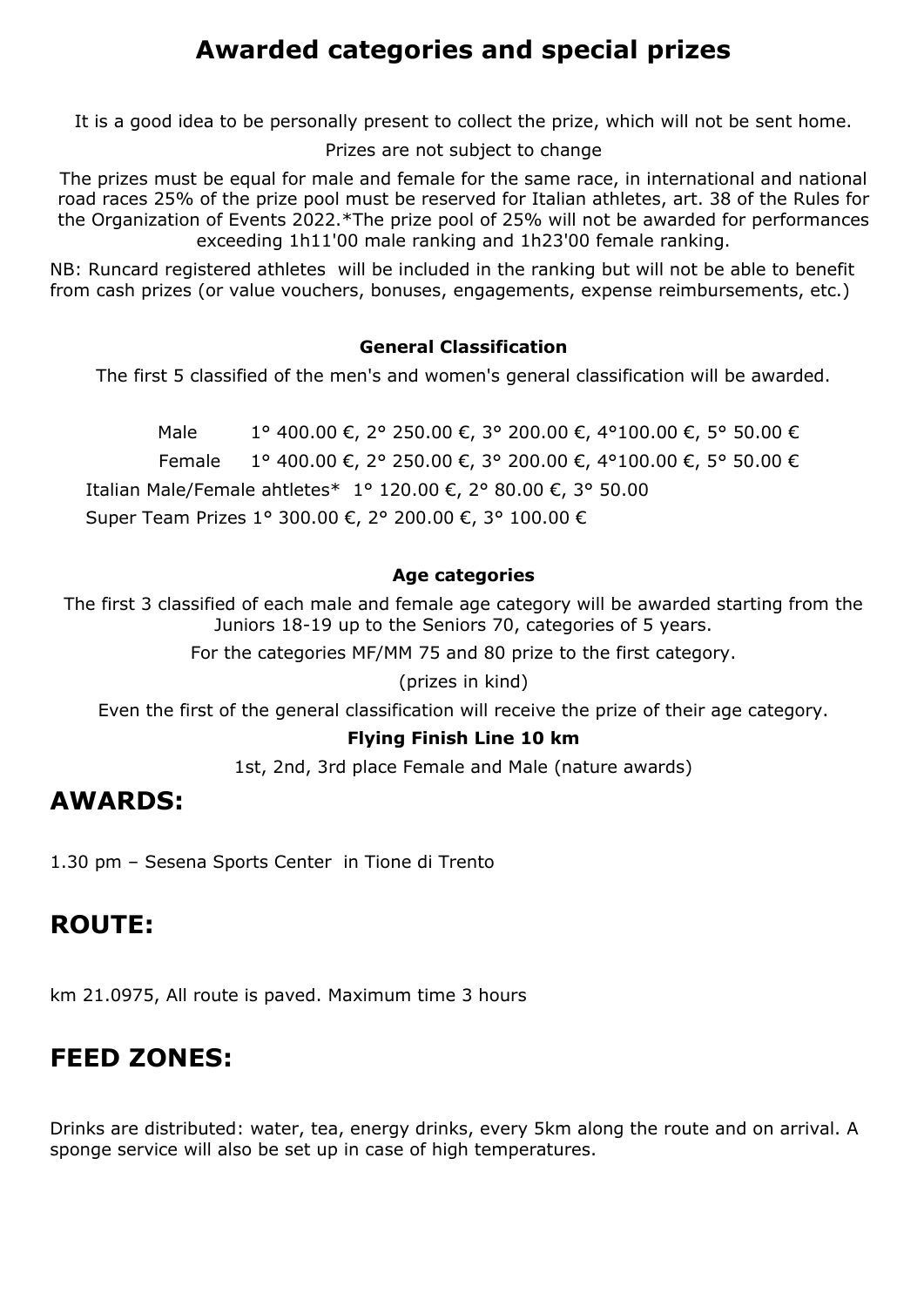## **CHANGING ROOMS AND SHOWERS:**

At the Pala Dolomiti Piazza San Giacomo, Pinzolo (changing rooms) and at the Sesena Sports Center in Tione di Trento (changing rooms and showers) opening on Sunday 07:00

## **TRANSPORT METHODS:**

A shuttle bus service will be available from arrival to departure from 14:00 to 16:00

## **RACE BIB:**

The race bib must be fixed on the chest in a clearly visible way. The bib number is personal and cannot be used by any other person. The bib number must be collected personally. Race bibs and race packs can also be collected by third parties, with written proxy, letter of confirmation of the delegator and photocopy of a valid identification document. If an athlete does not deliver the missing documentation, he will not be able to collect the bib number that will not be reimbursed and will be able to collect only the race package.

### **BAG DEPOSIT:**

Together with the bib will be delivered a bag with an identification number showing your race number to be applied in a clearly visible way to the same. The bag must contain only the personal clothing of the participants to be used for the post-race change and will be the only container accepted by the organization, it will be collected, kept and returned at the end of the race at the reserved space "Athletes bag deposit" set up on arrival at the Sesena Sports Center in Ti one of Trento. It is advisable not to leave personal belongings (mobile phone, wallet, etc.) inside the bags, the organization can not be held responsible for any theft, loss or damage.

## **COMPLAINTS:**

Any complaints must be submitted within 30 minutes of the presentation of the rankings in the first instance verbally to the Referee at the races and in the second instance in writing to the Appeal Judge, accompanied by the fee of  $\epsilon$  100.00, which will be returned if the complaint is accepted. For anything not expressly provided for in this regulation, please refer to the general regulations of FIDAL. The Race Judges Group may disqualify athletes who do not pass through the detection points located along the route.

## **RESPONSIBILITY:**

The organizing company declines any and all responsibility for accidents and damage to athletes, third parties and things, before, during and after the event. For anything not covered by this regulation, the rules of the G.G.G., the technical regulations of FIDAL, the provisions of the I.A.A.F. and the laws in force apply. The competition is covered by RCT insurance.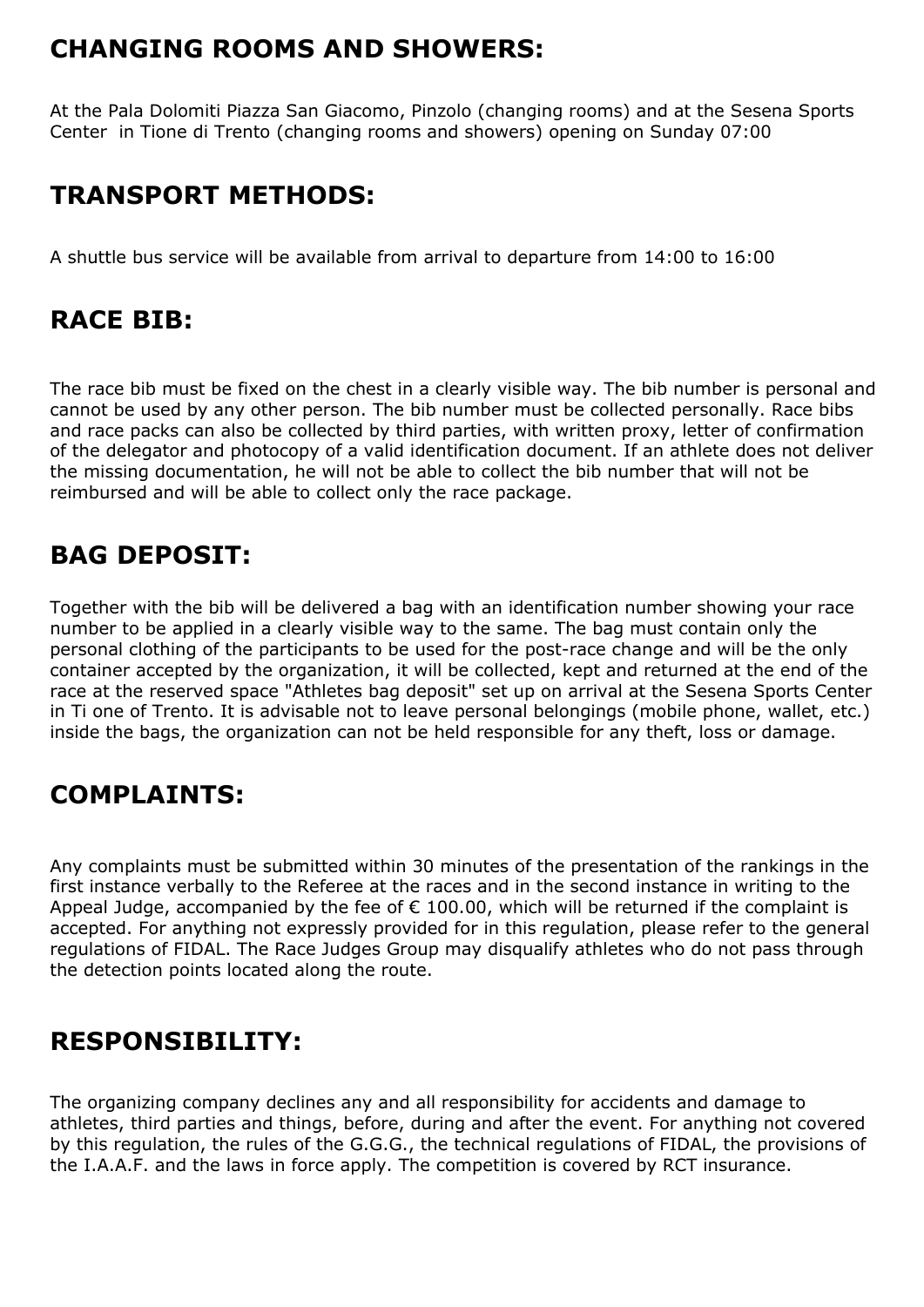## **PRIVACY LAW:**

Law 13 of the GDPR 2016/679 (General Data Protection Regulation, European Regulation on the protection of personal data)In full compliance with the provisions of the law on the protection of personal data, the data requested with the registration will be exclusively processed for the normal secretarial activity of the race above indicated, as well as for any proposals and communications related to the activities of the Dolomitica Organizing Committee The update or cancellation can be requested by writing to: info@dolomiticarun.com In the same way, the will not to communicate the data in question to others can be manipulated. The privacy form can be consulted on https://www.dolomiticarun.com/privacypolicy

By registering you declare that you are in possession of a regular card, that you have read this regulation and you express your consent to the use of data, just the provisions of the Privacy Law 13 of the GDPR 2016

## **VARIOUS:**

The Organizing Committee reserves the right to modify these regulations in all its parts, subject to communication and approval by the Regional Committee and FIDAL Nazionale, for the changes that will be made to the F.I.D.A.L. regulations and for reasons that it deems appropriate for a better organization of the race

Participants, by registering for the Dolomitica Run 2022, accept the rules of this regulation thus showing that you are aware of it.

## **IMAGE RIGHTS:**

By signing the registration form, the competitor expressly authorizes the organizers to use the images, fixed and / or moving, that portray him during his participation in the Dolomitica Run 2022 free of charge.The organizers may transfer to their institutional and commercial partners the rights of use of the image provided for in this agreement. This authorization to use your image must be considered provided for an indefinite period, in compliance with the laws, regulations and treaties in force and without territorial limits throughout the world; for use in various publications and films, including, but not limited to, promotional and/or advertising materials made on all media.

## **WASTE:**

It is strictly forbidden to throw garbage along the way. Participants are invited to maintain a decent attitude in the race and during the starting operations. Those who do not respect the rules will be immediately disqualified.